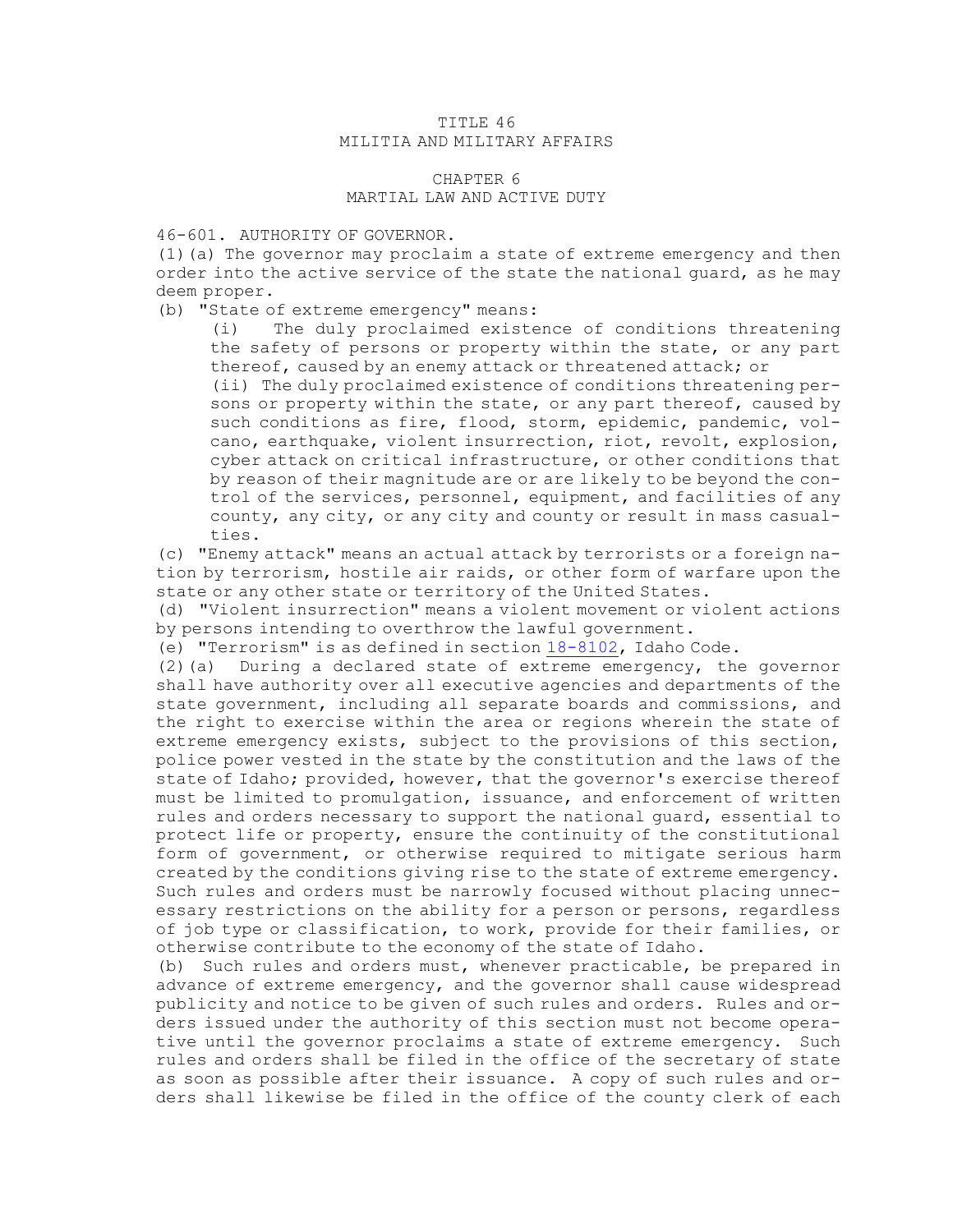county, any portion of which is included within the area wherein <sup>a</sup> state of extreme emergency has been proclaimed.

(c) The state of extreme emergency must terminate by either the expiration of the period for which it was proclaimed or the need for said state of extreme emergency has ceased.

(d) Whenever the governor declares <sup>a</sup> state of extreme emergency encompassing twelve (12) or more counties, the powers granted by the legislature to the governor in paragraph (a) of this subsection shall be revoked on the ninetieth day of the proclaimed state of extreme emergency unless the legislature is in regular session or the governor issues <sup>a</sup> proclamation convening an extraordinary session of the legislature for the purpose of having the legislature vote on whether to revoke any or all powers granted to the governor in paragraph (a) of this subsection. If the governor elects to issue <sup>a</sup> proclamation convening an extraordinary session, such proclamation must identify <sup>a</sup> date for the legislature to convene that is no later than twenty-one (21) days after the issuance of the proclamation. The governor, consistent with section 9, article IV of the constitution of the state of Idaho, may identify additional subjects for legislation during the extraordinary session, including the appropriation of necessary emergency funds.

(e) In the event those conditions giving rise to the state of extreme emergency prevent or render it impracticable for <sup>a</sup> legislator to participate in the regular or extraordinary session, the legislator shall be replaced by an interim successor designated and qualified in accordance with the emergency interim legislative succession act, as provided in sections [67-413](/statutesrules/idstat/Title67/T67CH4/SECT67-413) through [67-426](/statutesrules/idstat/Title67/T67CH4/SECT67-426), Idaho Code.

(f) The governor may not circumvent the ninety (90) day limitation by redeclaring successive states of extreme emergency for the same conditions that gave rise to the proclaimed state of extreme emergency.

(3) During any proclaimed state of extreme emergency, insurrection, or martial law, neither the governor nor any agency of any governmental entity or political subdivision of the state shall impose or enforce federal restrictions prohibited under Idaho law on the lawful possession, manufacturing, transfer, sale, transport, storage, display, or use of firearms or ammunition or otherwise suspend or unconstitutionally limit any rights guaranteed by the United States constitution or the constitution of the state of Idaho, including but not limited to the right to peaceable assembly and free exercise of religion.

(4) During any state of extreme emergency, the governor may not alter, adjust, or suspend any provision of the Idaho Code but for good cause may temporarily suspend enforcement of particular provisions that prevent, hinder, or delay necessary action to respond to the state of extreme emergency. The governor shall file <sup>a</sup> notice describing the temporary suspension of enforcement of any particular provisions with the office of the secretary of state as soon as possible after such suspension, and copies thereof shall be delivered to the speaker of the Idaho house of representatives, the president pro tempore of the Idaho senate, and the chief justice of the Idaho supreme court.

(5) Nothing in this section shall prohibit the governor from deploying the national guard as he may deem proper.

[46-601, added 2021, ch. 359, sec. 3, p. 1108.]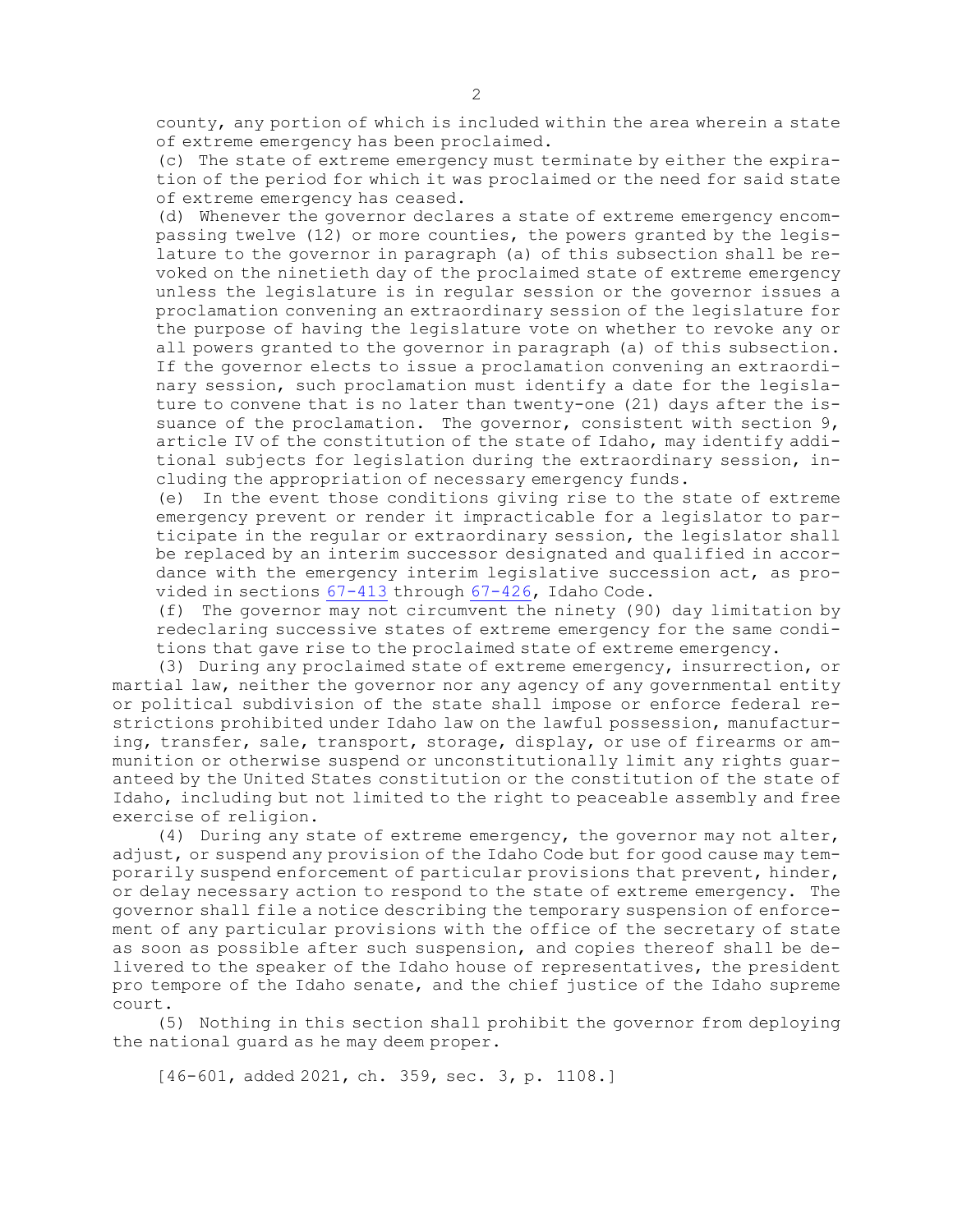46-602. PROCLAMATION OF MARTIAL LAW. Whenever a state of extreme emergency has been proclaimed by the governor, the governor if in his judgment the maintenance of law and order will thereby be promoted, and in addition to the proclaiming of said state of extreme emergency, may by proclamation declare the state, county, or city, or any specified portion thereof, to be in <sup>a</sup> state of insurrection and may declare martial law therein.

 $[(46-602) 1927, ch. 261, sec. 4, p. 510; I.C.A., sec. 45-602; am.$ 1957, ch. 174, sec. 59, p. 312.]

46-604. COOPERATION OF MILITIA WITH CIVIL AUTHORITIES -- CALLING OUT MILITARY FORCES. When the national guard or the organized militia shall be ordered into the active service of the state during <sup>a</sup> state of extreme emergency, or for any other cause, the commanding officer of the military personnel shall cooperate with the civil officers to the fullest extent, consistent with the accomplishment of the object, for which the military personnel were called; the civil officials may express to the commander of the military personnel the general or specific object which the civil officials desire to accomplish, but the tactical direction of the military personnel, the kind and extent of force to be used, and the particular means to be employed to accomplish the object specified by the civil officers are left solely to the officers in charge of the military personnel. In case of any breach of the peace, tumult, riot, resistance to process of this state, or <sup>a</sup> state of extreme emergency, or imminent danger thereof, the sheriff of <sup>a</sup> county may call for aid upon the commander-in-chief of the national guard.

[(46-604) 1927, ch. 261, sec. 87, p. 510; I.C.A., sec. 45-604; am. 1957, ch. 174, sec. 61, p. 312.]

46-605. PAY ON ACTIVE DUTY. When the national guard or any part thereof is ordered on active duty in the service of the state, the enlisted personnel, the commissioned officers and warrant officers so ordered shall be entitled to the same pay as enlisted personnel, officers and warrant officers of like grade and length of service in the armed forces of the United States and they shall be entitled to the same allowances as enlisted personnel, officers and warrant officers of like grade and length of service in the armed forces of the United States. All payments of pay and allowances under this section shall be made by the adjutant general. No deductions shall be made from the pay of officers or enlisted personnel in active service of the state for dues or other financial obligations imposed by any bylaw, rules or regulations of <sup>a</sup> civil character. When lodging or meals, or both, cannot be provided by the state, the adjutant general may pay <sup>a</sup> per diem in addition to the pay and allowances. Nothing in this section shall preclude officers or enlisted personnel in active service of the state from accepting, in lieu of the pay entitlement provided above, greater pay and allowances that may be available from any other government department or agency through cooperative agreement or otherwise.

[(46-605) 1927, ch. 261, sec. 71, p. 510; I.C.A., sec. 45-605; am. 1957, ch. 174, sec. 62, p. 312; am. 1974, ch. 135, sec. 1, p. 1339; am. 1996, ch. 411, sec. 1, p. 1372; am. 2003, ch. 70, sec. 1, p. 236; am. 2014, ch. 55, sec. 1, p. 133.]